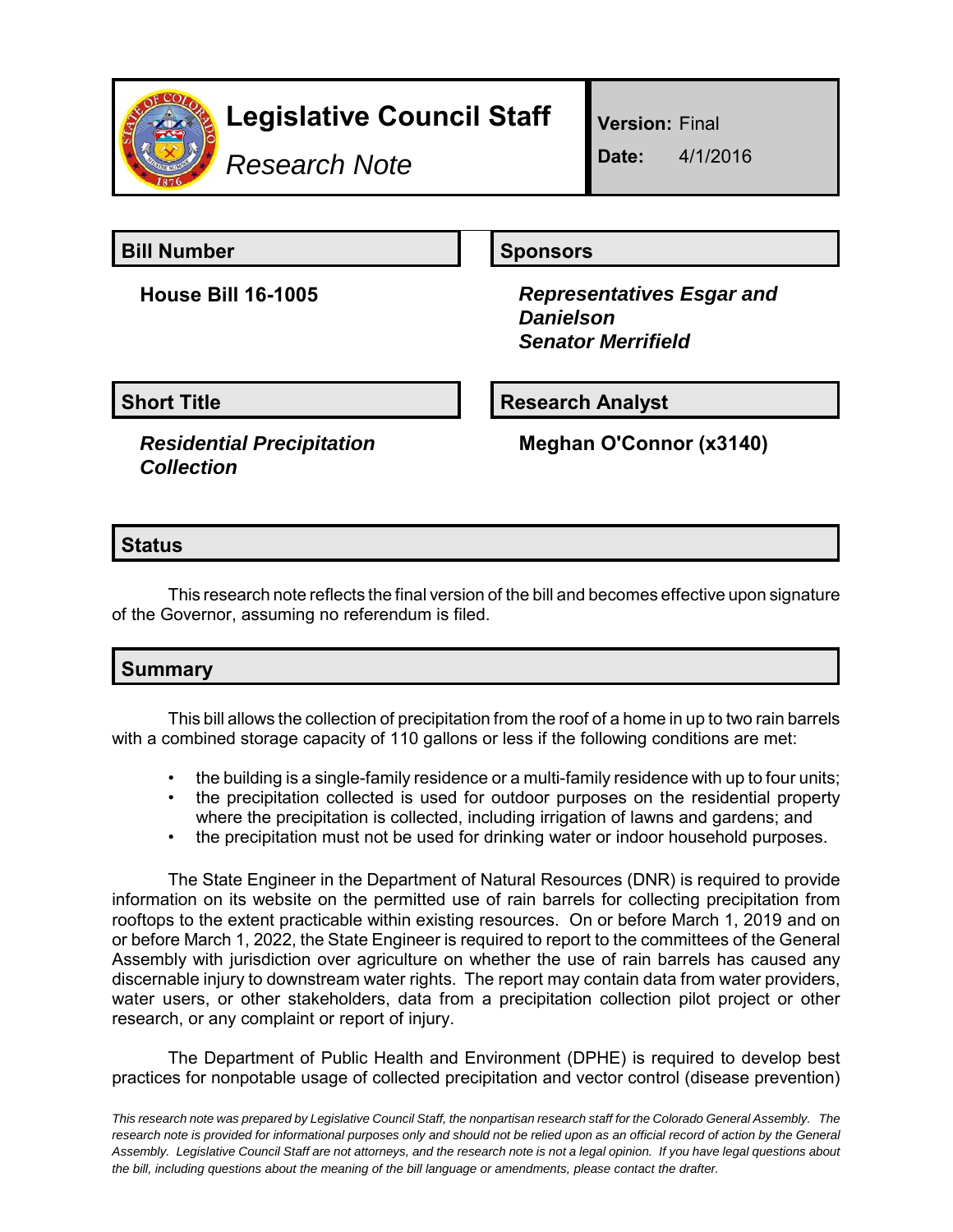to the extent practicable within existing resources. The DPHE will post the best practices on its website and the State Engineer will either post the best practices on its website or include a link to the best practices.

The bill requires homeowners' associations to allow the use of rain barrels for collection of residential rooftop precipitation. A homeowners' association may impose reasonable aesthetic requirements on the placement or appearance of a rain barrel.

The bill also includes a legislative declaration stating that it is not the intent of the General Assembly to impede or infringe upon the rights established in the Prior Appropriation Doctrine.

### **Background**

Precipitation collection, or rain harvesting, occurs when rainfall or snowmelt is collected from an impervious surface, such as a roof or paved area, and applied to a beneficial use. Colorado law currently allows for limited applications of rooftop precipitation collection.

Current law allows for the collection of precipitation from up to 3,000 square feet of the roof of a residence that is not connected to a domestic water system that serves more than three singlefamily dwellings. The collected water may be used for ordinary household purposes, fire protection, watering of animals and livestock, and irrigation of up to one acre of gardens and lawns. A property owner who seeks to collect rooftop precipitation must submit an application for a permit and pay a fee to the state engineer.

The law also authorizes a 10-year pilot program for the collection of precipitation from rooftops for nonpotable uses. The program can include up to 10 new residential or mixed-use developments that are to be selected by the Colorado Water Conservation Board (CWCB) and the State Engineer. The purpose of the program is to develop data and methods to measure local precipitation, native plant consumption, and ground water flow. The program will also evaluate precipitation collection designs and determine how to prevent injury to water right holders. Approved projects are required to operate according to a substitute water supply plan that is approved annually by the State Engineer. A substitute supply plan protects water rights from out of priority depletions to a stream. In 2015, the General Assembly passed House Bill 15-1016, which was recommended by the Interim Water Resources Review Committee. This bill expands the types of projects that are eligible for precipitation harvesting pilot projects to include the redevelopment of residential housing or mixed uses and new or redeveloped multi-building nonresidential property.

#### **House Action**

*House Agriculture, Livestock, and Natural Resources Committee (February 22, 2016).* At the hearing, representatives from the South Metro Water Association, Water Rights Association of the South Platte, and the Cattleman's Association testified against the bill. Two private citizens and representatives from Western Resources Advocates testified in support of the bill. Representatives from Colorado State University and the Colorado Water Conservation Board testified in a neutral position and answered technical questions from the committee.

The committee adopted amendments L.002 and L.005 and referred the bill, as amended, to the House Committee of the Whole. Amendment L.002 added a legislative declaration to the bill, which stated that the intent of the bill is not to infringe upon or impair the Doctrine of Prior Appropriation in Sections 5 and 6 of Article XVI of the Colorado Constitution. Amendment L.005